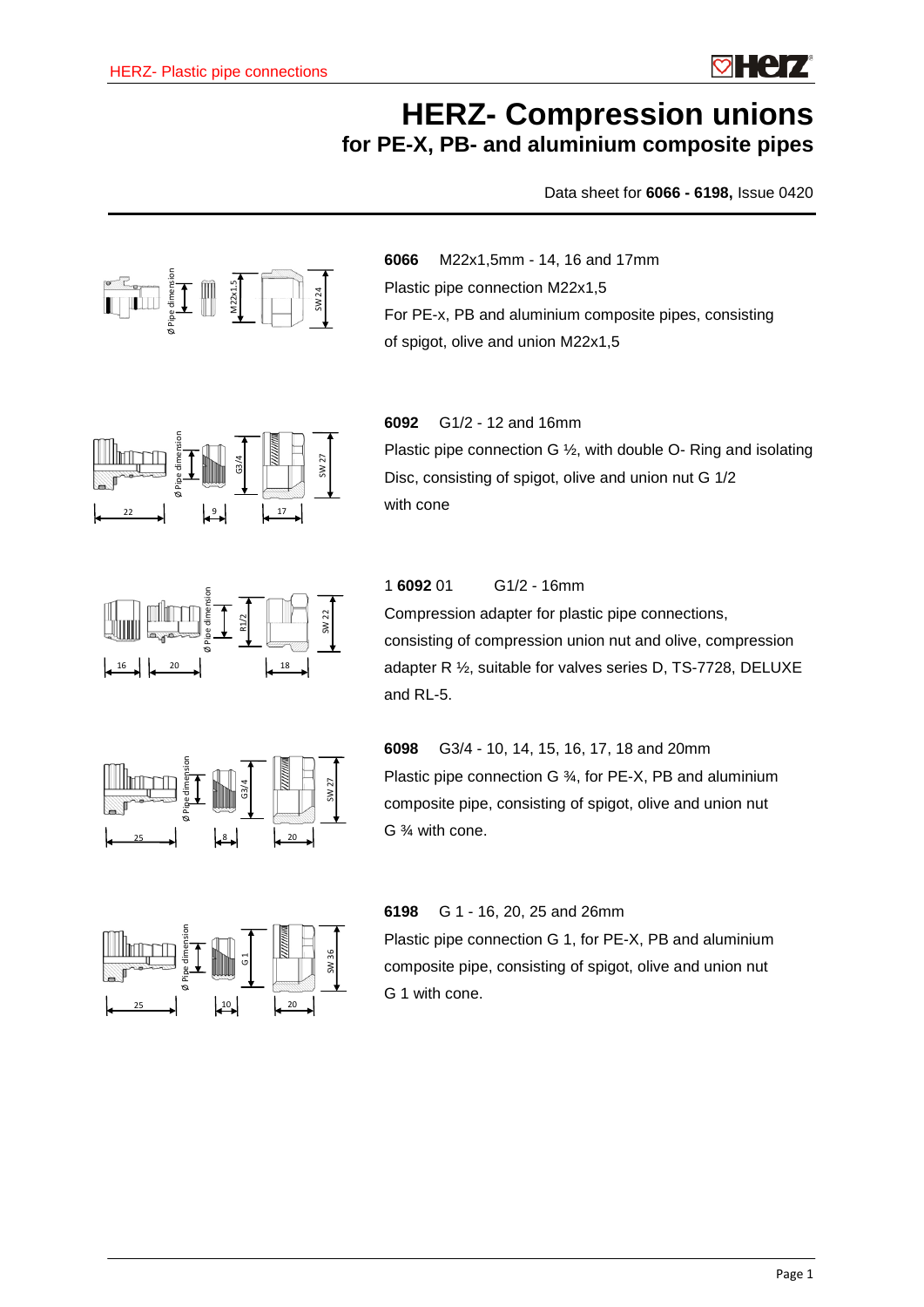### **Materials, Order numbers**

| Order number | Pipe Ø<br>outside<br>[mm] | <b>Nut</b>     | <b>Material</b><br><b>Nut</b> | <b>Material</b><br>Olive | <b>Material</b><br><b>Spigot</b> |
|--------------|---------------------------|----------------|-------------------------------|--------------------------|----------------------------------|
| 1 6066 02    | 14x2                      |                |                               |                          |                                  |
| 1 6066 03    | 16x2                      | M22x1,5        | <b>CW617N</b>                 | <b>CW617N</b>            | <b>CW617N</b>                    |
| 1 6066 04    | 17x2                      |                |                               |                          |                                  |
| 1 6092 01    | 16x2                      | R 1/2          | <b>CW617N</b>                 | <b>CW617N</b>            | <b>CW617N</b>                    |
| 1 6092 11    | 12x2                      | G 1/2          | <b>CW617N</b>                 | <b>CW617N</b>            | <b>CW617N</b>                    |
| 1 6092 13    | 16x2                      |                |                               |                          |                                  |
| 1 6098 18    | 10x1,3                    |                |                               |                          | <b>CW617N</b>                    |
| 1 6098 02    | 14x2                      |                | <b>CW617N</b>                 | <b>CW617N</b>            |                                  |
| 1 6098 16    | 15x2,5                    |                |                               |                          |                                  |
| 1 6098 03    | 16x2                      |                |                               |                          |                                  |
| 1 6098 13    | 16x2,25                   |                |                               |                          |                                  |
| 1 6098 04    | 17x2                      |                |                               |                          |                                  |
| 1 6098 05    | 17x2,5                    |                |                               |                          |                                  |
| 1 6098 07    | 18x2                      | G 3/4          |                               |                          |                                  |
| 1 6098 06    | 18x2,5                    |                |                               |                          |                                  |
| 1 6098 17    | 18x3                      |                |                               |                          |                                  |
| 1609808      | 20x2                      |                |                               |                          |                                  |
| 1 6098 20    | 20x2,25                   |                |                               |                          |                                  |
| 1 6098 10    | 20x3,5                    |                |                               |                          |                                  |
| 1 6098 11    | 20x2,5                    |                |                               |                          |                                  |
| 1 6098 09    | 20x2,8                    |                |                               |                          |                                  |
| 1 6098 19    | 20x3,4                    |                |                               |                          |                                  |
| 1 6198 11    | 16x2                      |                |                               |                          |                                  |
| 1 6198 12    | 20x2                      | G <sub>1</sub> | <b>CW617N</b>                 | <b>CW617N</b>            | <b>CW617N</b>                    |
| 1 6198 00    | 25x3,5                    |                |                               |                          |                                  |
| 1619801      | 26x3                      |                |                               |                          |                                  |

O- Rings made of EPDM

### **Technical data**

Max. working temperature: 95°C Max. working pressure: 10 bar

Heating water purity according to ÖNORM H 5195 and/or VDI- guideline 2035.

The use of ethylene, or propylene glycol in a mixing ratio 25- 50% is allowed.

The used cone of the compression union is according DIN 3838 (Eurocone).

The information provided by the pipe manufacturer must be observed.

The pipes used must according to the respective ISO, EN, DIN or ÖNORM be manufactured and tested by a testing laboratory and constantly monitored.



### **Application**

The plastic pipe connections are suitable for heating installation of class 1, 2, 4 and 5, according ISO 10508, for pipes made of PE-X (EN ISO 15875) and PE-RT (EN ISO 22391), and for plastic metal composite pipes (EN ISO 21003).

The specifications of the pipe manufacturer regarding pressure and temperature must be observed.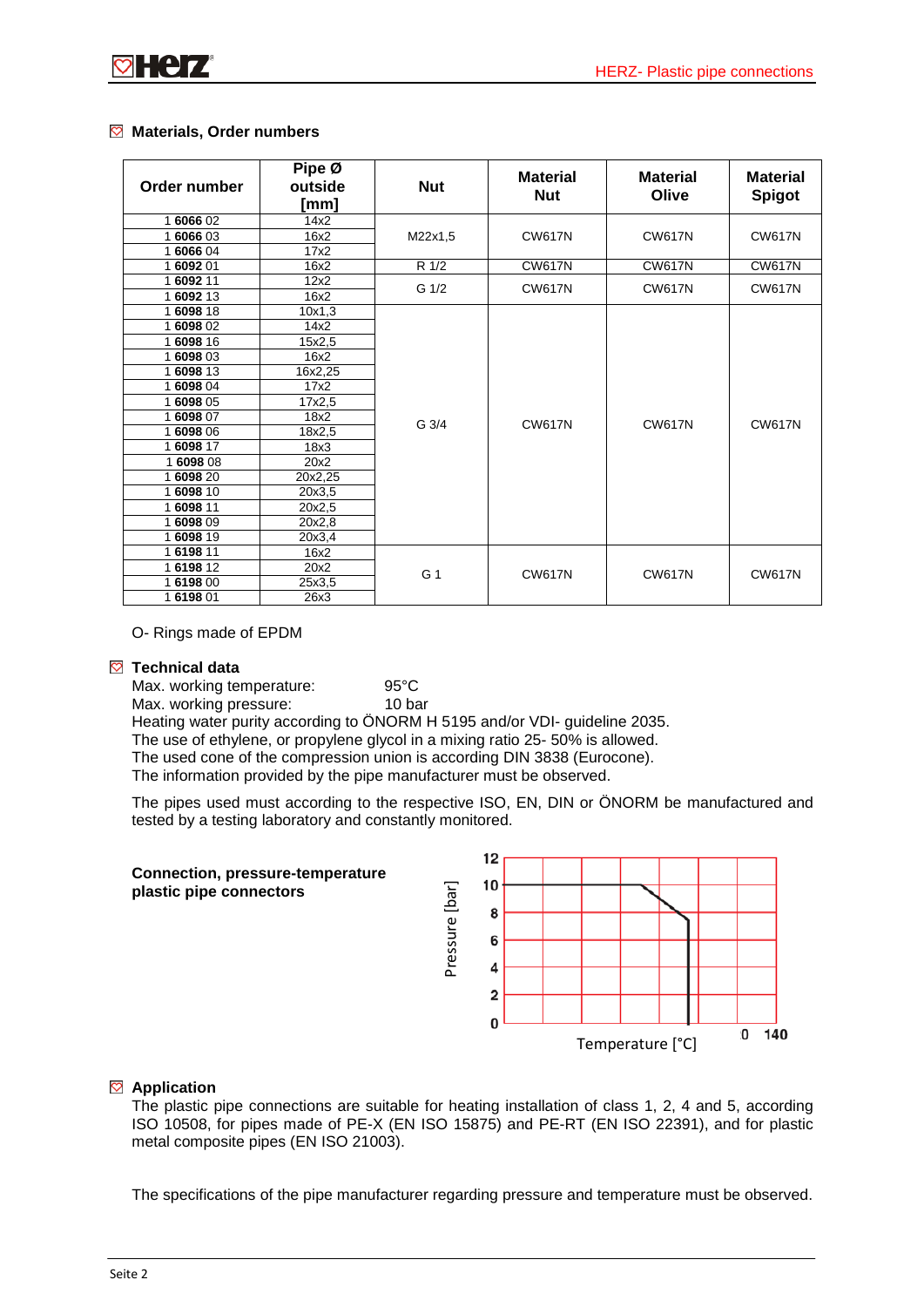

The plastic pipe connection represents a completely safe connection between the pipe and the valve body. This connection can be released at any time if required. Proper tightness is permanently only given if the assembly was performed correctly by HERZ assembly instructions.

#### **Installation**

**In no event thread sealant (e.g. PTFE bend, fluids) may be used ! Calibration tools see other place in the document.**

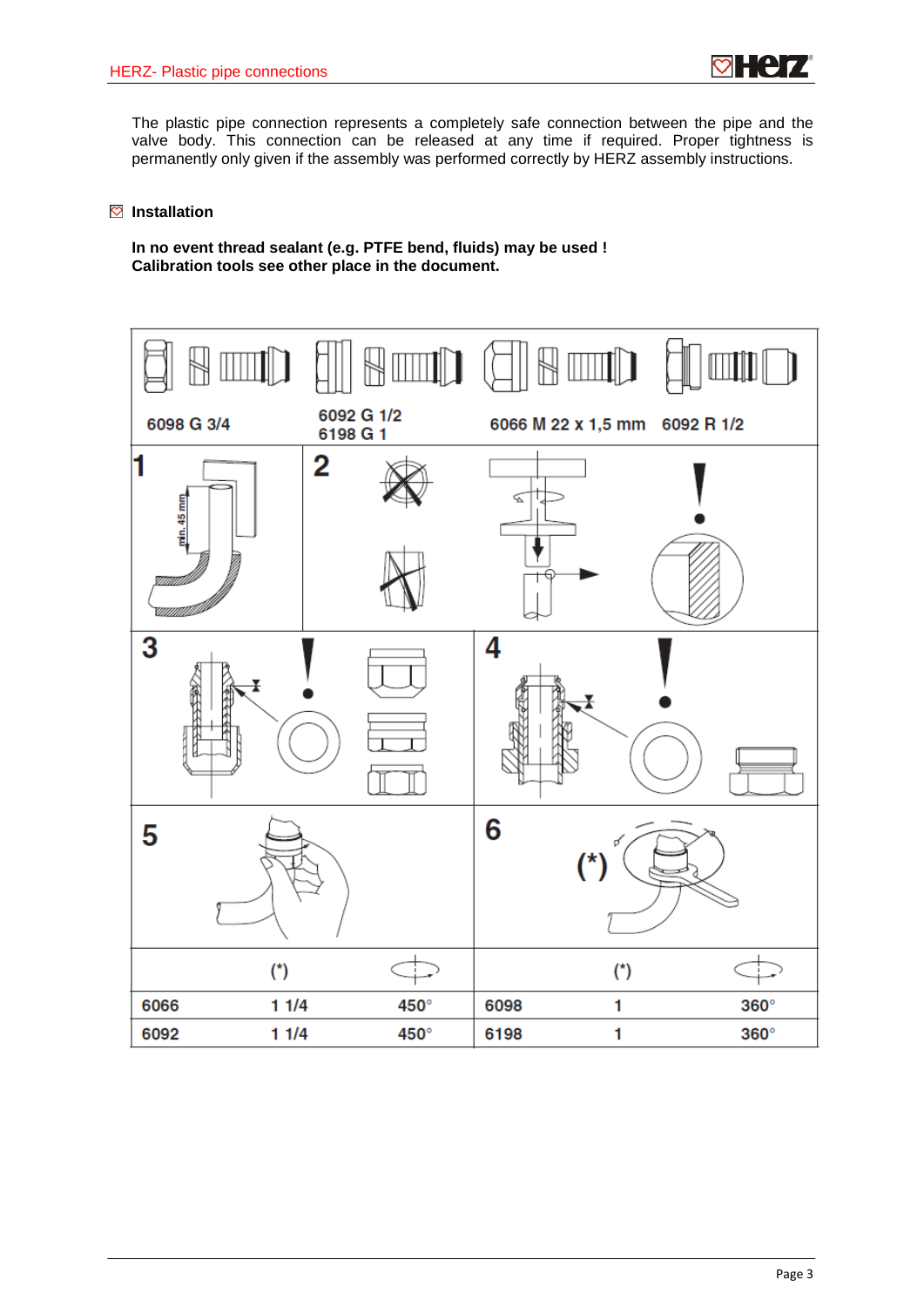

## **Accessories**

## HERZ- Adapters





| Order number | A                             | B                             |      | <b>SW</b> | <b>Material</b>          |
|--------------|-------------------------------|-------------------------------|------|-----------|--------------------------|
| 1627201      | G $1/2$                       | M22x1,5                       | 27   | 27        | CW725R,<br>nickel plated |
| 1626601      | G 1/2, ISO 228                | G 3/4 Cone,<br><b>ISO 228</b> | 24   | 27        |                          |
| 1626611      | G 1/2 Cone,<br><b>ISO 228</b> | R 1/2, ISO 7/1                | 31   | 22        | CW725R,<br>nickel plated |
| 1626612      | G 3/4 Cone,<br><b>ISO 228</b> | R 1/2, ISO 7/1                | 42   | 27        |                          |
| 1626620      | G 3/4 Cone,<br><b>ISO 228</b> | R 3/4, ISO 7/1                | 33,7 | 27        |                          |
| 1626613      | G 1 Cone,<br><b>ISO 228</b>   | R 3/4, ISO 7/1                | 33,5 | 34        |                          |
| 1626603      | G 1 Cone,<br><b>ISO 228</b>   | R 1, ISO 7/1                  | 38,5 | 34        |                          |





| Order number |                    |    | <b>SW</b> | <b>Material</b>       |
|--------------|--------------------|----|-----------|-----------------------|
| 1626201      | G 1/2, ISO 228     | 26 | 22        | CW725R, nickel plated |
| 1626202      | G 3/4, ISO 228     | דר | 27        | <b>CW725R</b>         |
| 1626203      | G 1. ISO 228       | 29 | 34        | CW725R, nickel plated |
| 1626204      | G 1xG 3/4, ISO 228 | 25 | 38        | CW725R, nickel plated |
| 1626212      | G 3/4, ISO 228     |    | 27        | CW725R, nickel plated |





| Order number | A                             | В               |      | <b>SW</b> | <b>Material</b>          |
|--------------|-------------------------------|-----------------|------|-----------|--------------------------|
| 1626501      | G 3/4 Cone,<br><b>ISO 228</b> | Rp 1/2, ISO 7/1 | 29,5 | 27        |                          |
| 1626511      | G 1/2 Cone,<br><b>ISO 228</b> | Rp 1/2, ISO 7/1 | 28   | 27        |                          |
| 1626512      | G 3/4 Cone,<br><b>ISO 228</b> | G 3/4, ISO 228  | 29   | 32        | CW725R,<br>nickel plated |
| 1626513      | G 1 Cone,<br><b>ISO 228</b>   | Rp 3/4, ISO 7/1 | 26,5 | 34        |                          |
| 1626514      | G 1 Cone,<br><b>ISO 228</b>   | Rp 1, ISO 7/1   | 32,5 | 37        |                          |
| 1627522      | M22x1,5 Cone                  | Rp 1/2, ISO 7/1 | 28   | 27        | CW725R,<br>nickel plated |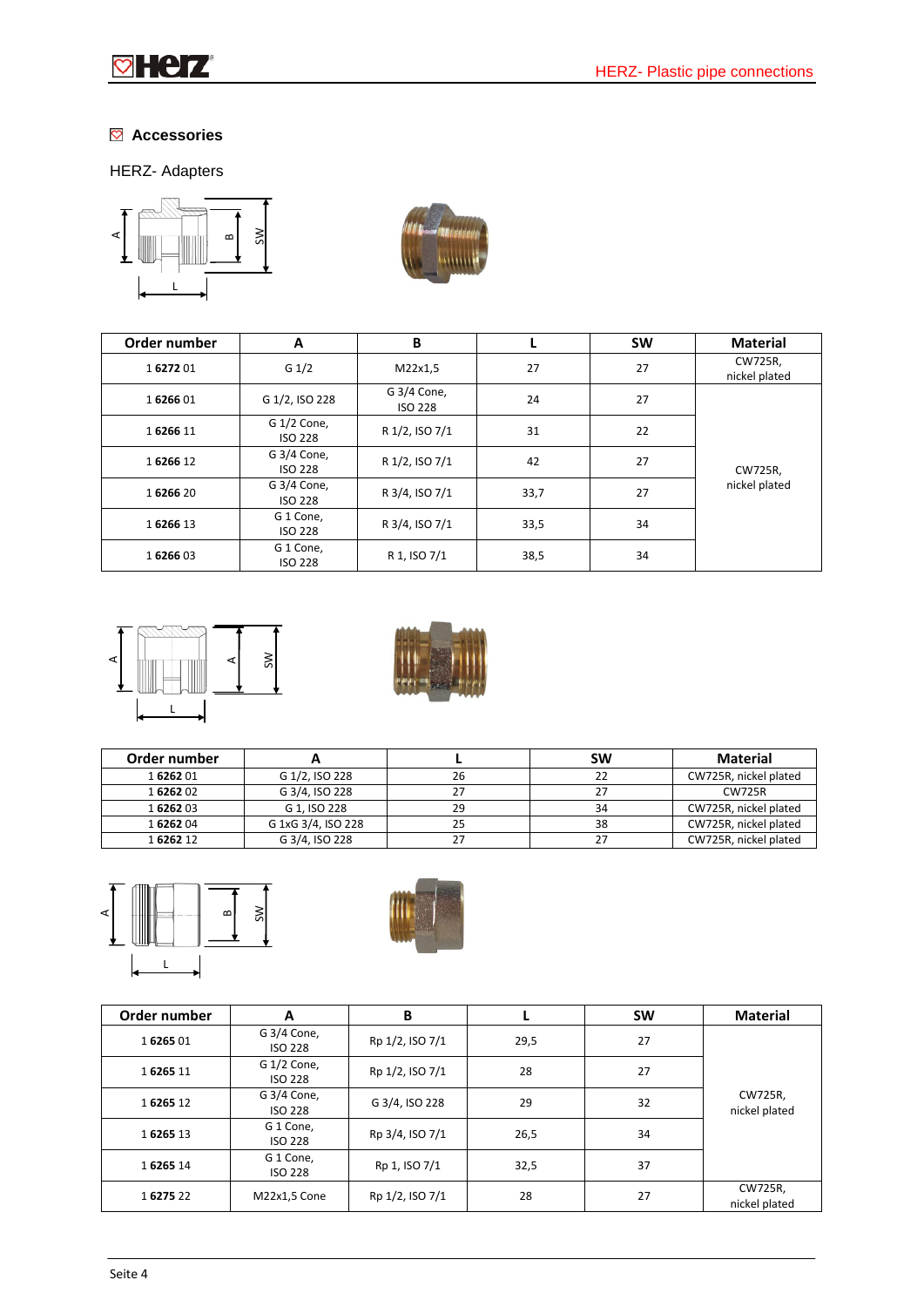**ø Heiz** 





| Order number | A                   |                     |      | <b>Material</b>       |
|--------------|---------------------|---------------------|------|-----------------------|
| P 3124 18    | G 1/2 Cone, ISO 228 | G 1/2 Cone, ISO 228 | 23,5 |                       |
| P 3126 03    | G 3/4 Cone, ISO 228 | G 3/4 Cone, ISO 228 | 27   |                       |
| P 3128 09    | G 1 Cone, ISO 228   | G 1 Cone, ISO 228   | 32   |                       |
| P 3124 17    | G 1/2 Cone, ISO 228 | R 1/2, ISO 7/1      | 23.5 | CW626N, nickel plated |
| P 3126 02    | G 3/4 Cone, ISO 228 | R 1/2, ISO 7/1      | 27   |                       |
| P 3126 06    | G 3/4 Cone, ISO 228 | R 3/4, ISO 7/1      | 27   |                       |
| P 3128 07    | G 1 Cone, ISO 228   | R 3/4, ISO 7/1      | 31   |                       |
| P 3128 08    | G 1 Cone. ISO 228   | R 1. ISO 7/1        | 31   |                       |





| Order number |                     |                 |      | <b>Material</b>       |
|--------------|---------------------|-----------------|------|-----------------------|
| P 3124 16    | G 1/2 Cone, ISO 228 | Rp 1/2, ISO 7/1 | 25,5 |                       |
| P 3126 16    | G 3/4 Cone, ISO 228 | Rp 1/2, ISO 7/1 | 27   |                       |
| P 3126 05    | G 3/4 Cone, ISO 228 | Rp 3/4, ISO 7/1 | 27   | CW626N, nickel plated |
| P 3128 05    | G 1 Cone, ISO 228   | Rp 3/4, ISO 7/1 | 31   |                       |
| P 3128 06    | G Cone, ISO 228     | Rp 1, ISO 7/1   | 31   |                       |





| Order number | А                             | в                             |                               | a    | <b>Material</b>          |
|--------------|-------------------------------|-------------------------------|-------------------------------|------|--------------------------|
| P 3124 19    | G 1/2 Cone,<br><b>ISO 228</b> | G 1/2 Cone,<br><b>ISO 228</b> | G 1/2 Cone,<br><b>ISO 228</b> | 23,5 |                          |
| P 3126 08    | G 3/4 Cone,<br><b>ISO 228</b> | G 3/4 Cone,<br>ISO 228        | G 3/4 Cone,<br><b>ISO 228</b> | 27   |                          |
| P 3128 15    | G 1 Cone, ISO 228             | G 1 Cone, ISO 228             | G 1 Cone, ISO 228             | 31   |                          |
| P 3124 20    | G 1/2 Cone,<br><b>ISO 228</b> | R 1/2, ISO 7/1                | G 1/2 Cone,<br><b>ISO 228</b> | 23,5 | CW626N,<br>nickel plated |
| P 3126 17    | G 3/4 Cone,<br><b>ISO 228</b> | R 3/4, ISO 7/1                | G 3/4 Cone,<br><b>ISO 228</b> | 27   |                          |
| P 3128 16    | G 1 Cone, ISO 228             | R 3/4, ISO 7/1                | G 1 Cone, ISO 228             | 31   |                          |
| P 3128 17    | G 1 Cone, ISO 228             | R 1, ISO 7/1                  | G 1 Cone, ISO 228             | 31   |                          |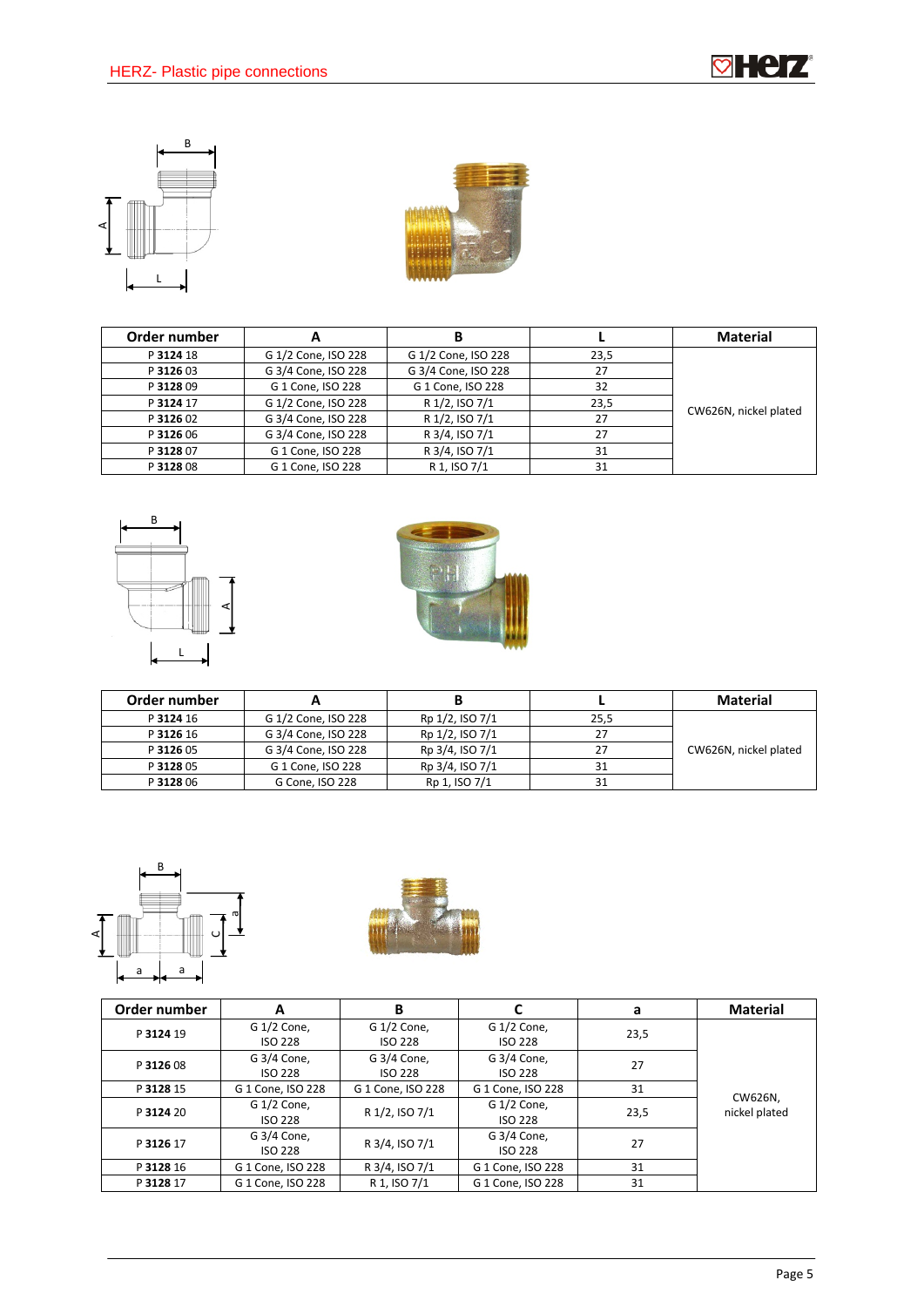





| Order number | A                             | в               |                               | а    | <b>Material</b>          |
|--------------|-------------------------------|-----------------|-------------------------------|------|--------------------------|
| P 3124 15    | G 1/2 Cone,<br><b>ISO 228</b> | Rp 1/2, ISO 7/1 | G 1/2 Cone,<br><b>ISO 228</b> | 23,5 |                          |
| P 3126 07    | G 3/4 Cone,<br><b>ISO 228</b> | Rp 1/2, ISO 7/1 | G 3/4 Cone,<br><b>ISO 228</b> | 27   |                          |
| P 3126 13    | G 3/4 Cone,<br><b>ISO 228</b> | Rp 3/4, ISO 7/1 | G 3/4 Cone,<br><b>ISO 228</b> | 27   | CW626N,<br>nickel plated |
| P 3128 01    | G 1 Cone, ISO 228             | Rp 1/2, ISO 7/1 | G 1 Cone, ISO 228             | 31   |                          |
| P 3128 03    | G 1 Cone, ISO 228             | Rp 3/4, ISO 7/1 | G 1 Cone, ISO 228             | 31   |                          |
| P 3128 04    | G 1 Cone, ISO 228             | Rp 1, ISO 7/1   | G 1 Cone, ISO 228             | 31   |                          |

### **Pipes and calibration tools**

HERZ- Pipe for universal use, with Aluminium wall thickness 0.25 – 0.8mm, or for underfloor heating systems with Aluminium wall thickness 0.2mm.

| Pipe Ø x Wall thickness | Aluminium wall | PE-RT/Al/PE-RT,          | PE-RT/Al/PE-RT,       |
|-------------------------|----------------|--------------------------|-----------------------|
| mm                      | thickness mm   | Pipe coil                | Pipe rail             |
| 10x1,3                  | 0,2            | 3 C101 30                |                       |
| 16x2                    | 0,4            | 3 C160 20                | 3 C160 34             |
| 16x2                    | 0,2            | 3 D <sub>160</sub> 20    | 3 C160 46-            |
| 20x2                    | 0,4            | 3 C <sub>200</sub> 20    | 3 C200 34             |
| 20x2                    | 0,25           | 3 C <sub>200</sub> 30    | 3 C200 38-            |
| 26x3                    | 0,5            | 3 C <sub>260</sub> 30    | 3 C <sub>260</sub> 35 |
| 26x3                    | 0,35           | 3 C <sub>260</sub> 40    | 3 C <sub>260</sub> 39 |
| 32x3                    | 0,5            | 3 C320 30                | 3 C320 35             |
| 40x3,5                  | 0,5            | 3 C400 30                | 3 C400 36             |
| 50x4,5                  | 0,6            | $\overline{\phantom{a}}$ | 3 C500 40             |
| 63x4,5                  | 0,8            | $\overline{\phantom{0}}$ | 3 C630 45             |
| 75x5                    | 0,8            | $\overline{\phantom{a}}$ | 3 C750 50             |

Information about other versions, insulated pipes or pipe in pipe, please contact your next HERZ branch office.

Calibration tools for HERZ- pipe, with lever, or using with cordless screwdriver.

| Pipe Ø | <b>Calibration tool</b><br>with lever | <b>Calibration tool</b><br>for cordless<br>screwdriver | Pipe Ø | <b>Calibration tool</b><br>with lever | <b>Calibration tool</b><br>for cordless<br>screwdriver |
|--------|---------------------------------------|--------------------------------------------------------|--------|---------------------------------------|--------------------------------------------------------|
| 10x1,3 | 3 F010 11                             | $\overline{\phantom{0}}$                               | 40x3,5 | P 2011 80                             | P 2010 80                                              |
| 16x2   | P 2011 74                             | P 2010 74                                              | 50x4   | P 2011 83                             | P 2010 83                                              |
| 20x2   | P 2011 76                             | P 2010 76                                              | 63x4,5 | P 2011 87                             | P 2010 87                                              |
| 26x3   | P 2011 78                             | P 2010 78                                              | 75x5   | P 2010 91                             | ٠                                                      |
| 32x3   | P 2011 79                             | P 2010 79                                              |        |                                       |                                                        |